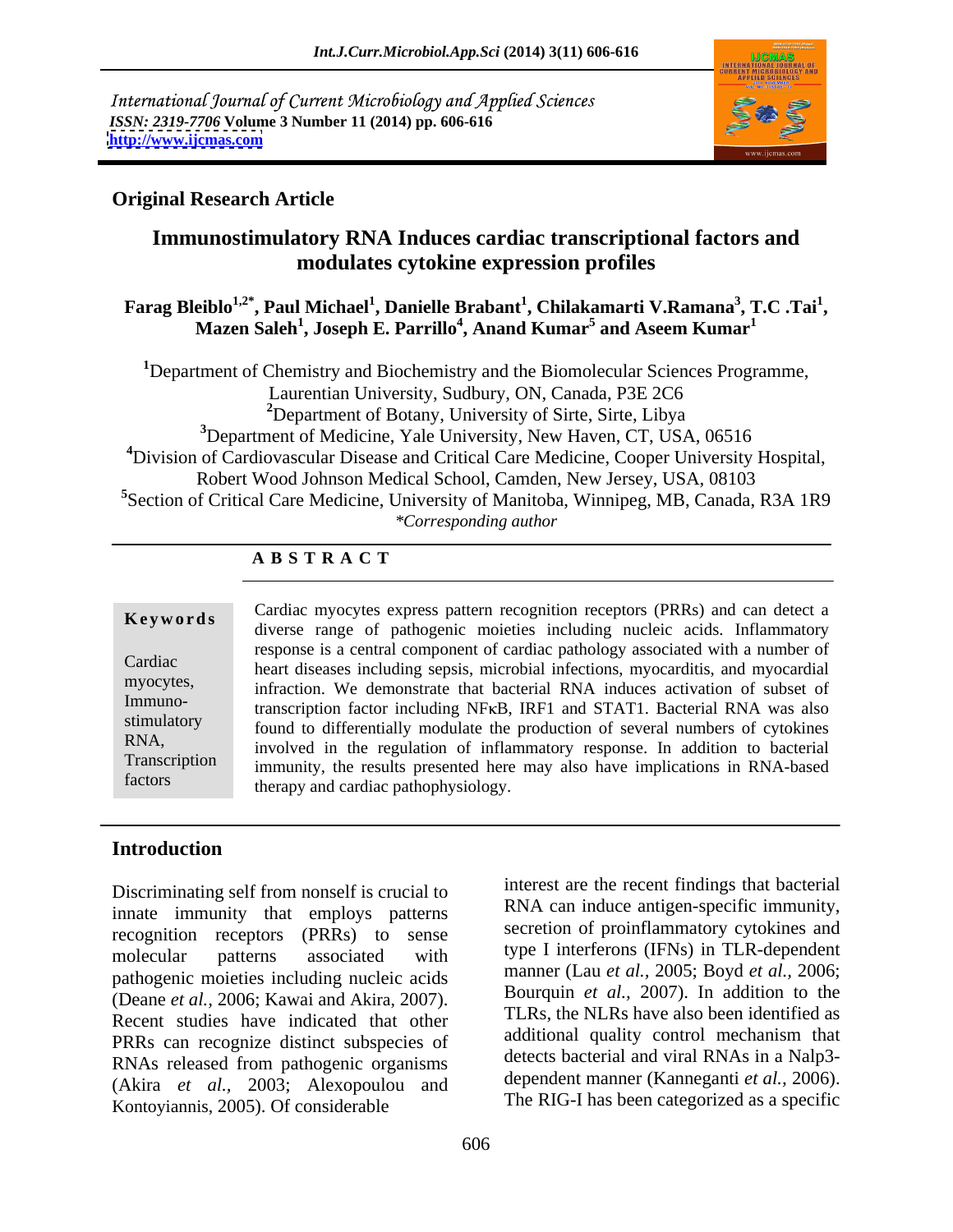triphosphate end can also function as a observations emphasized the unifying theme RNA was precipitated by 0.1 vol. 3M

Cardiac myocytes dysfunction has been clearly identified as a serious and frequent complication associated with patients suffering from microbial infections, septic valencia, U shock and myocardial infarction (Frantz *et al.,* 2007). In addition to immune cells, cardiac myocytes also express PRRs and can detect a diverse range of pathogenic patterns<br>including quality exide (Create at al. 1999). Total cellular RNA from human adult including nucleic acids ((Frantz *et al.,* 1999; Boyd *et al.,* 2006; Frantz *et al.,* 2007). We reasoned that bacterial RNA could present a distinct pattern to be recognized as nonself sources could induce the transcription factors NFKB, IRFs and STATs and modulate cytokine profiles.

### **Materials and Methods**

Pathogenic isolates of *E. coli* (O18:K1:H7; against get<br>ATCC #700072) and S. runner formular prior to use. ATCC #700973) and *S. aureus* [capsular serotype 8, non-toxic shock toxin (TSST-1)<br>
moduced were used for this study RNA digestion producer] were used for this study.<br>Exponentially growing bacteria were harvested in ice cold 5% phenol/ethanol solution and then resuspended in a fresh lysis buffer of TE, 2 mg/ml lysozyme and 5<br>  $\mu$ g/ml lysostaphin (Sigma Alderish,  $\mu$ g/ml lysostaphin (Sigma Alderish,  $\mu$ g/ $\mu$ i for f m/ (Koche, Indianapolis, Irv)

sensor for dsRNA, however recent reports St.Loius, USA). Samples were brought to have shown that ssRNA containing a  $5'$ - 2% SDS and a volume of 850  $\mu$ l waterligand for RIG-I (Hornung *et al.,* 2006; incubated for 5 minutes at 64ºC. Following Pichlmair *et al.*, 2006; Takahasi *et al.*, centrifugation at 13000 X g, the aqueous 2008). Despite the difference in ligand phase was transferred to a fresh tube and specificity, localization and signaling equal amounts of chloroform were added cascades of these receptors, the above and centrifuged for 10 minutes at 4ºC. The in innate immunity whereby the host could sodium acetate and 2.5 vol. ethanol. The use the same immunreceptor to detect integrity and purity of RNA species were various subspecies of foreign RNA (Heil *et*  determined by electrophoresis on agarose *al.,* 2004; Sugiyama *et al.,* 2005). gels and A260/A280 ratios. Extracted crude saturated phenol was added to each tube and RNA was precipitated by 0.1 vol. 3M RNA was treated with RNase-free DNase I (Roche, Indianapolis, USA) to remove contaminant genomic DNA and further purified by the Qiagen method (Qiagen, Valencia, USA) as per the manufacturer's instructions.

#### **Preparation of mammalian total RNA**

and modulates the inflammatory response.<br>To address this hypothesis, we examined sample of about  $2 \times 10^{6}$  human adult whether RNAs derived from bacterial cardiac myocyles cells were wasned in the **Preparation of bacterial total RNA CONCOLUME CONSUMING CONCORDING TO A REPORT OF A REPORT OF A REPORT OF A REPORT OF A REPORT OF A REPORT OF A REPORT OF A REPORT OF A REPORT OF A REPORT OF A REPORT OF A REPORT OF A REPO** Total cellular RNA from human adult cardiac myocytes was prepared with extraction using a silica column-based method according to the manufacturer's instructions (Qiagen, Valencia, USA). A sample of about  $2 \times 10^{6}$  human adult cardiac myocytes cells were washed three times with ice-cold PBS and then scraped with 1 ml buffer RLT. Prior to the first RPE wash buffer, DNase l incubation mix was added onto RNeasy silica-gel membrane and allowed to sit for 20 minutes to further eliminate any traces of genomic DNA contamination. RNA was quantified by UV spectrometry and electrophoresed on a 1% agarose gel to verify purity and integrity prior to use.

### **RNA digestion**

Aliquots of RNA samples were incubated in the presence of a heterogeneous mixture of ribonucleases [(1 U per 2µl of RNA at 1µg/µl for 1 hr) (Roche, Indianapolis, IN)]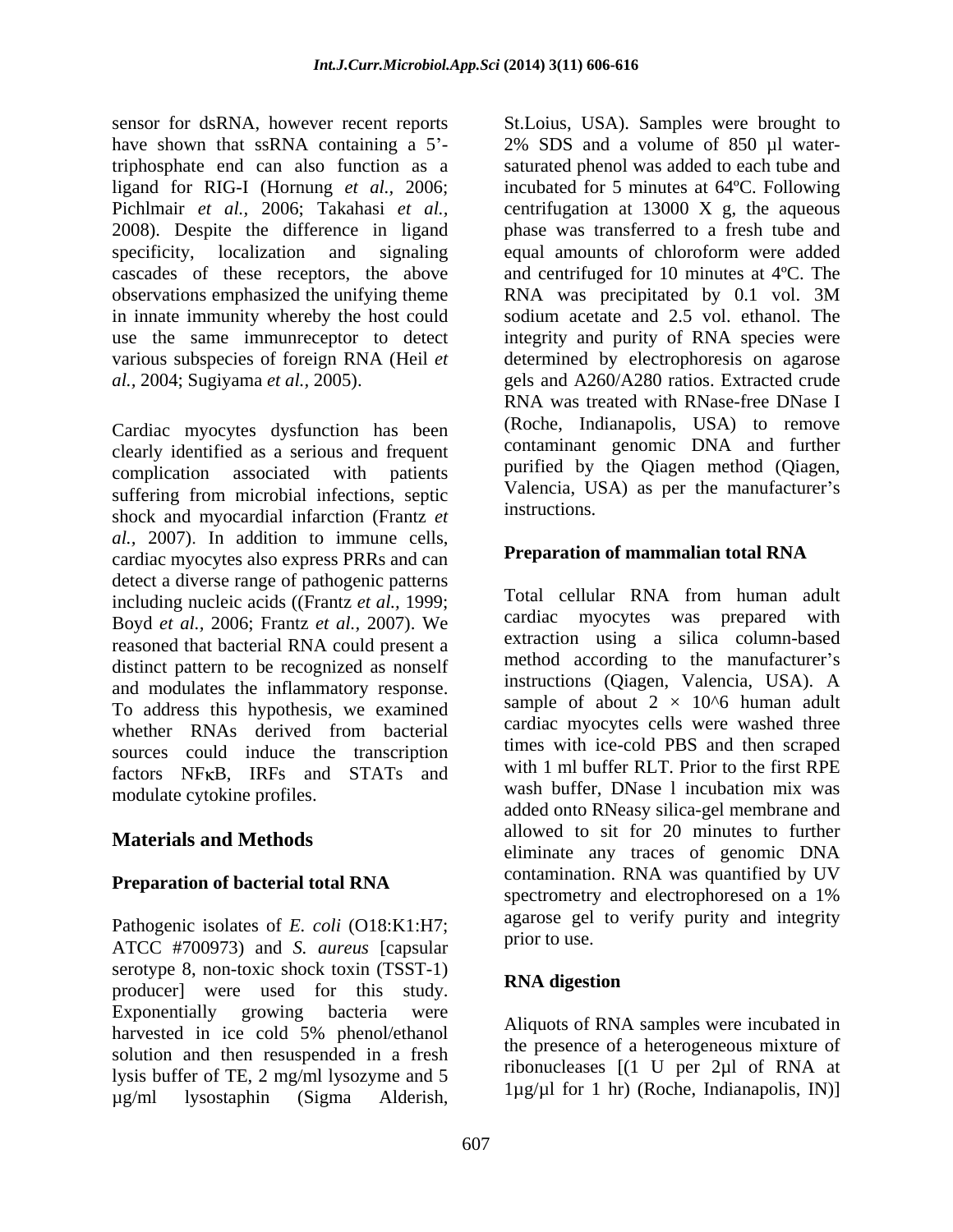as described (Paladugu *et al.*, 2004). RNA NFKB. For supershift experiments, the samples were analyzed by denaturing cellular extracts were incubated with 1µl of agarose or polyacrylamide gel antibody against STAT1, IRF1 and p65 electrophoresis for quality assurance. (Santa Cruz) for 10 min at room temperature Aliquots of digested total bacterial RNA were added to the media to yield a final concentration of 100 or 200 µg/ml.

#### **Cardiac myocytes culture and stimulation** The human cytokine antibody arrays 3 (Ray

Human adult cardiac myocytes (HCMs) (ScienCell Research Laboratories) were grown in cardiac myocyte medium (CMM) supplemented with 10% fetal bovine serum, contains protein pairs (double spotted) from cardiac myocyte growth supplement 48 known human cytokines divided into (CMGS) and 1% of penicillin/streptomycin different functional groups. Positive and (ScienCell Research Laboratories) in 5% negative controls are also included for  $CO<sub>2</sub>$  at 37°C. Cells were grown to hybridization specificity. Identical approximately 70% confluence, and then the membranes were first blocked for 30 min growth medium was replaced with with 1x blocking buffer and then probed unsupplmented base CMM for 24 h before with 1 ml serum free conditioned media treatment. Poly I:C was resuspended in sterile distilled H2O to a final concentration RNA, RNase- digested *S. aureus* RNA, of 1.0  $\mu$ g/ $\mu$ L. Approximately 2 x 10<sup>6</sup> cardiac myocytes were stimulated with 100 µg/ml or as a control. After incubation at 4°C for 24 200 µg/ml of bacterial total RNA, poly I:C, digested total RNA, or cardiac myocyte with wash buffer I and twice with wash RNA for 12 h, 24 h, or 48 h or left untreated buffer II. Biotin-conjugated anti-cytokine as a control. antibodies were incubated with membranes

proteins were subjected to EMSA in a binding reaction containing 300,000 cpm of  $[\gamma$ -P<sup>32</sup>] ATP-end labeled oligonucleotides sequence 5'-TTCCGGGAA-3' for binding sequence 5'-TGGGGACTTTCCGC-3' for

before adding the probe

#### **Human cytokine protein array**

 cardiac cardiac myocyte RNA, or left unstimulated **Electrophoretic mobility shift assay**  directed to remove unbound antibodies. We **(EMSA)** next incubated the HRP-conjugated Cytoplasmic extracts were prepared and RT and washed as directed previously. The assayed for EMSA as described previously signals were directly detected from the (Kumar *et al.,* 2005). Briefly, 6µg of membranes by multiple chemiluminescence binding reaction containing 300,000 cpm of imaging system. The intensity of each signal probes to measure the binding activity for Positive controls were used to normalize the STAT1, NFKB, and IRF1. The results from different membranes being oligonucleotides used were: the GAS compared. Values were also corrected for to STAT1, hexamer sequence (5<sup>2</sup> between the membranes by dividing the AAGTGA-3') for IRF1, and PRDII average expression of all cytokines in the Biotech, Inc) were used to compare the cytokine expression profiles between cells left unstimulated or stimulated with various RNAs. Each membrane hybridization specificity. Identical with 1 ml serum free conditioned media derived from cells stimulated with *S. aureus* h, the membranes were washed three times for overnight at  $4^{\circ}$ C and washed 5 times as next incubated the HRP-conjugated streptavidin with the membranes for 2 hrs at exposures of variable lengths on Chemidoc was quantified using the densitometry. differences in the probing efficiency respective array (global normalization).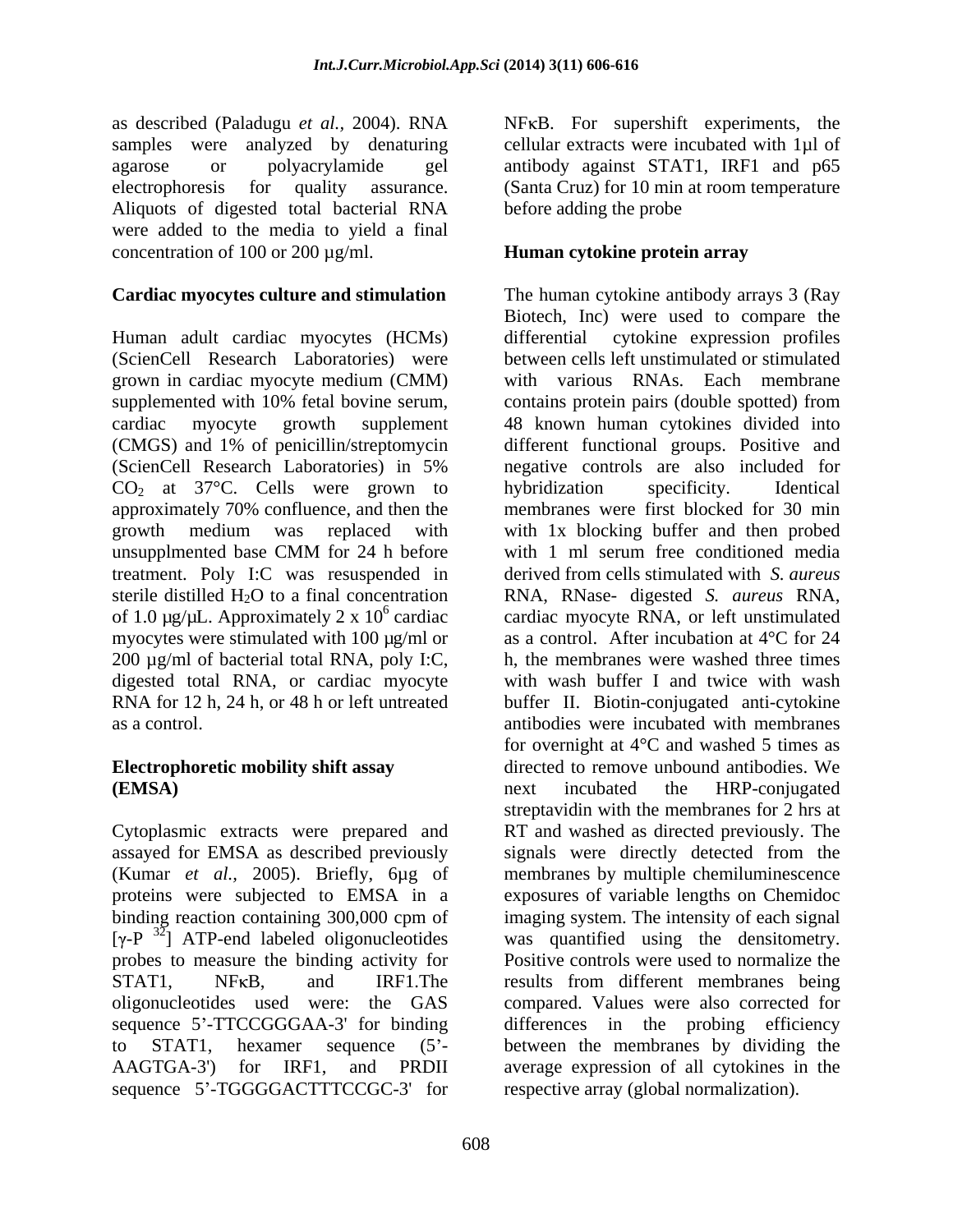# **reporters and assays** and grown in to serum and antibiotic free

For STAT, IRF and NFKB luciferase reporters, we used luciferase reporter vector with unsupplmented cardiac myocyte media pGL 4.26 and the background construct pGL 4.74 [hRluc/TK] for Renilla vector luciferase reporter assay system (Promega) (Promega). These vectors contain used to prepare the cellular lysates and enhancer restriction enzyme multicloning measure the transcriptional activity sites 5' to a functional TATATA RNA bollowing the recommendation by polymerase initiation binding site, which is 5 to the luciferase gene. We inserted the renilla readings were measured by FluoStar STAT regulatory element 5<sup>'</sup>- Optima (BMG laboratories) for three TTCCGGGAA-'3 using SmaI into the pGL 4.26 vector multicloning site and selected for two forward copies of STAT regulatory element and used this construct in our analysis used to determine the significance experiments. The NFKB pGL luciferase of the fold change in luciferase assay results reporter construct is driven by the NFKB of the RNA-treated cells over the untreated. regulatory element 5<sup>7</sup> Kruskal-Wallis one-way analysis of variance (TGGGGACTTTCCGC)'3 which was also test was performed. A value of  $p<0.05$  was purchased from Promega. We also cloned a considered significant and p<0.005 was promoter containing the IRF binding considereid highly significant. All data are sequence 5'-AAGTGA-'3 upstream of the pGL4.26. GTE lysis buffer [50 mM glucose, 25 mMTris-HCl (pH 8.0), 10 mM EDTA ELISA assays (pH 8.0), and 200ul/1.5 ml culture tube, 0.2 N NaOH  $/$  1% SDS (300 ul per 1.5 ml Concentrations of IL-1 $\beta$  incardiac myocytes culture tube)] was used for extraction of media stimulated with various RNA species vector DNAs from gglycerol stocks of *E.*  were determined by ELISA according to the *coli* (DH5a) bearing reporter constructs. manufacturer's protocol (R&D Systems). Vector DNA was precipitated by 0.6 volume The reagent diluents were optimized for the of isopropanol and washed with 70% ethanol. Dissolved pellets were subjected to RNase A (sigma) digestion to remove any **Results and Discussion** contaminant RNA and checked with agarose gels to verify the size of inserts. We used Qiagen purification kit (Qiagen, Hilden, Germany) to purify the reporters DNA as and STAT family members, we performed instructed by the manufacturer. Vectors luciferase reporter assay. Bacterial RNA- DNA was quantified by BioRad dependent activation of these transcription fluorescence DNA quantification kit after factors were normalized to the expression constructing standard curves in triplicates. Fluorescence was measured using FluoStar with the luciferase gene into cardiac cells detection machine. FuGene 6 (Roche, (Figure 1). The NFKB regulatory element

**Construction of STAT, IRF and NFKB** seeded into 24 well plate at 20,000 cell/ well and grown in to serum and antibiotic free media at ration ratio 3:1 FuGene 6 to DNA for 6 hrs. The medium was then replaced and cells treated for 24 hrs. The dual measure the transcriptional activity following the recommendation by manufacturer. Ratios of the luciferase to separate experiments on triplicate samples. After normalization to Renilla, the SPSS student version software for statistical shown as mean  $+$  SEM.

### **ELISA assays**

quantification of the cytokine.

### **Results and Discussion**

Germany) used to transfect cardiac cells that used to drive the luciferase reporter has To test the potential of bacterial RNA to activate transcription factors NF<sub>K</sub>B, IRF, levels of Renilla construct cotransfected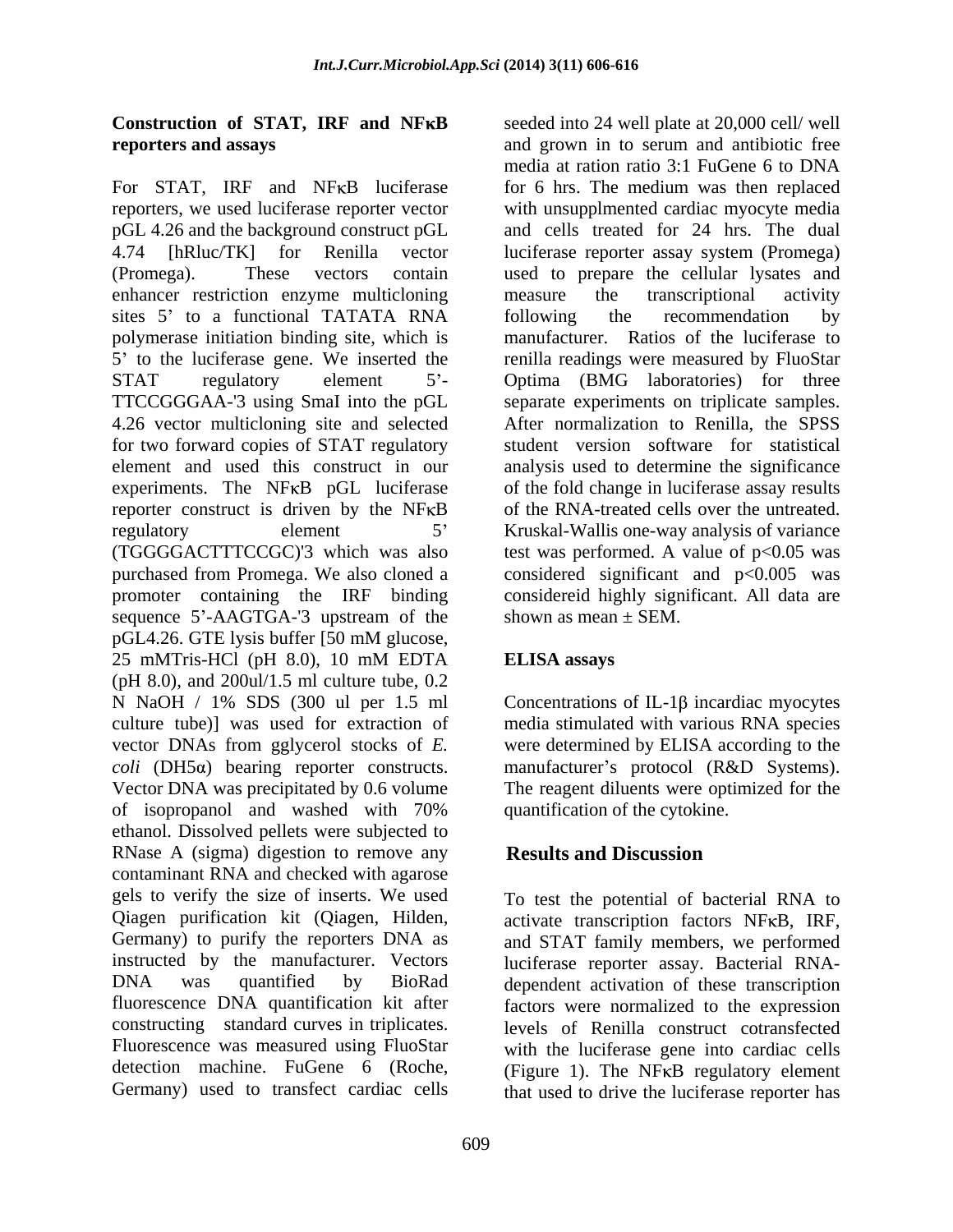been shown to be regulated by the family specific antibody abolished this complex members p50, p52, RelA, RelB and c-Rel. from EMSA (Figure 2 middle panel). We found that stimulation with bacterial Similar results were obtained from EMSA RNA of cardiac cells transfected with the performed with probed GAS regulatory NFKB luciferase construct induced the element to assess DNA binding activity of reporter significantly by average of about transcriptional factor STATs to proteins four folds over the non-treated controls from bacterial RNA-treated cells. Consistent  $(Figure1$  left panel). The efficiency of NF $\kappa$ B induction was comparable to that induced by poly I:C. As a positive control, TNF- $\alpha$ treated cell induced the NF<sub>K</sub>B activation to treatment with bacterial RNA also activates comprehensive analysis of cytokine

bacterial RNA activated transcription factor  $N$ FKB as compared with Poly I:C (Figure 2)  $NFKB$  complex was identified as minimally membrane from each exposure. The

with reporter assays, EMSA results shows that bacterial RNA induced STAT1 DNA binding activity (Figure 2 right panel).

an extent comparable to that generated by Although the immunostimulatory potential bacterial RNA. We also found that of bacterial RNA is well documented, no the transcriptional activity of IRF construct expression in response to naturally occurring driven by the IRF hexamer regulatory bacterial RNA has been reported. Using element which were comparable to that human cytokine antibody array, we have treated with poly I:C (Figure 1 right panel). analyzed the cytokine production profiles of Again, we found that treatment with  $IFN-\gamma$  human adult cardiac myocytes stimulated as a positive control induced IRF activation with various RNA including *S. aureus* RNA to an extent comparable to that induced by (SRNA), RNase-digested *S. aureus* RNA bacterial RNA. (DSRNA), cardiac myocytes RNA (CRNA), Because the regulatory elements used to (Figure 3). The data presented in this work drive the reporter constructs cannot distinct are the average of individual experiments a specific family member or a specific sure repeated under the same experimental subunit of the transcription factors NFKB, conditions and on identical cytokine IRF, or STATs, therefore we used EMSA membranes. The media that are used to analysis to specify the transcription factor or probe the cytokine arrays were collected subunit composition.We performed EMSAs from three cardiac samples treated with or using radio labeled PRDII regulatory without RNA and mixed together to elements specific for NF<sub>K</sub>B to examine its minimize the experimental variations of transcriptional induction by bacterial RNA. samples (Figure 3). Following detection, the Consistent with luciferase reporters, we images were subjected to densitometry using found that stimulation of cardiac cells with Bio-Rad's Quantity one software (v. 4.5.0). left panel). The bacterial RNA-activated average of the positive controls for each containing the p65 subunit, since p65 normalized data was imported to SPSS antibody incubated in the reaction buffer ver.11 and nonparametric test (Kruskal ablated the complex. We also determined Wallis test) was performed at significance that treatment of cardiac myocytes with level of 0.05. Where differences were shown bacterial RNA resulted in activation of to exist between groups from the Kruskal factors to multimeric hexamer element Wallis test, a one way ANOVA was which was identified as IRF1 since IRF1 performed using Tukeys Post Hoc tocomprehensive analysis of cytokine or left untreated (NT) as a negative control The intensities were corrected for background and then normalized to the membrane from each exposure. The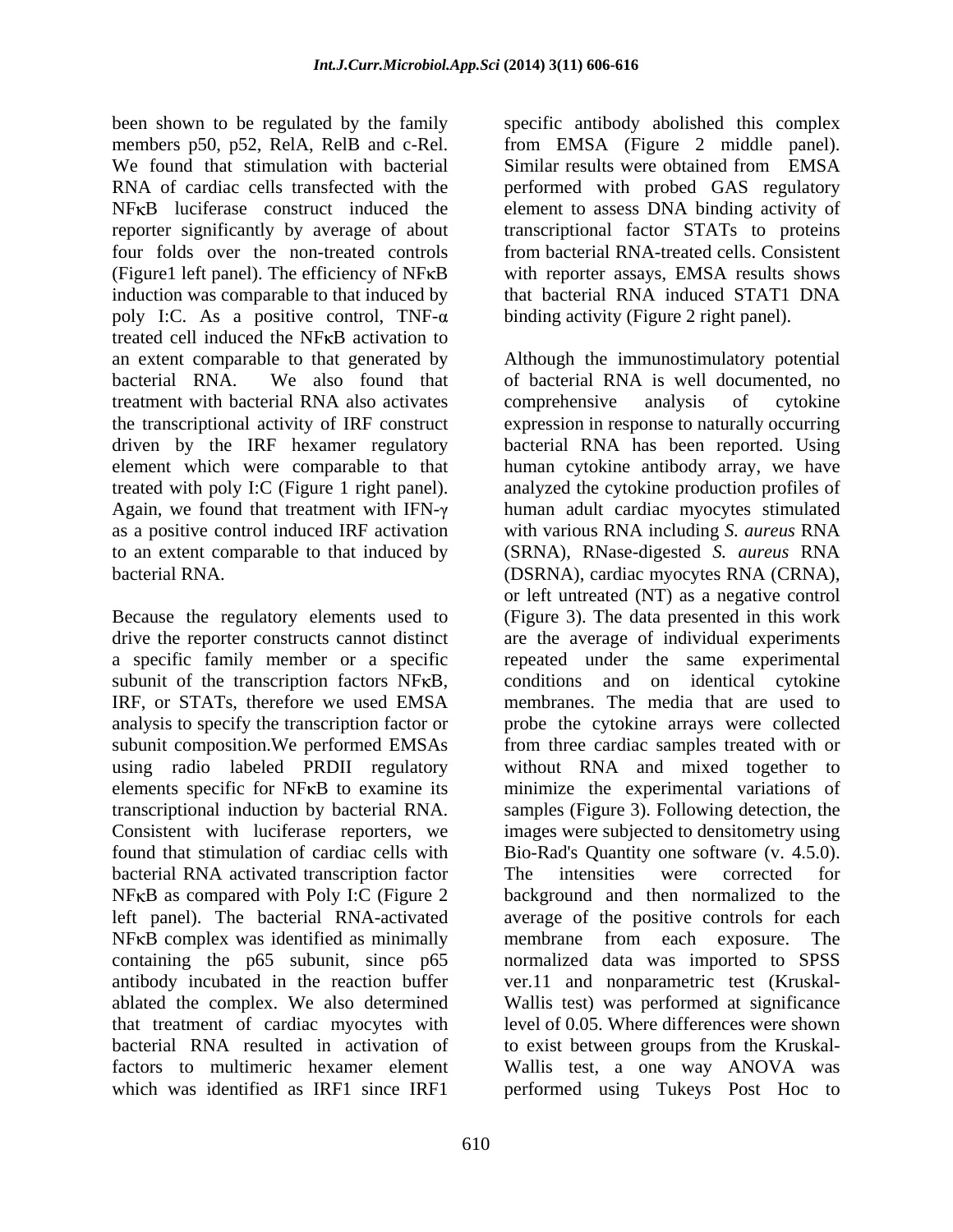determine which groups were different from each other. The statistical analysis was done bacterial RNA induces the production of for the exposures 10, 30 60 and 120 seconds active caspase-1 fragments (both 37p and as these were the only exposures common to 20p) suggesting the activation of this all treatments. The treatments were coded as follows for the analysis (1) NT (Figure 3 top DSRNA (Figure 3 bottom left) and (4) are potent immunostimulatory agents SRNA treated cells (Figure 3 bottom right). characterized by the induction of Our analysis has revealed changes in a proinflammatory cytokines such as IL-1 $\beta$ , number of cardiac proteins involved in IL-6, IL-12, TNF-a, type I interferon, and MDC, MIG, SDF1, leptin, PDGF- $\beta$ , SCF human cardiac myocytes response to *et al.*, 2004). immunostimulatory RNA such as bacterial

as sensing and responding to danger signals inflammation, and contractility of with a complex molecular inflammatory production of cardiac IL-1 $\beta$  by bacterial RNA. Consistent with the cytokine array data, we found that IL- $\beta$  levels were bacterial RNA (Table 1). Caspase-1 which is activation. Activated caspase-1 is essential for maturation of proinflammatory cytokines by external potentially activated by bacterial or such as IL-1 $\beta$  and IL-18 and converts them modified immunostimulatory RNA to tested the ability of bacteria RNA to activate this inflammatory caspase. Western blot

analyses shows that stimulation with caspase (Figure 4).

left), (2) CRNA (Figure 3 top right), (3) Natural bacterial RNA and modified ssRNA regulating the adaptive immune responses interferon-γ (Kariko *et al.*, 2005; Bourquin including, proinflammatory cytokines, *et al.,* 2007)*.* Although triggering the chemokines, and growth factors. The immune responses is generally considered as cytokines that were significantly different protective, the inappropriate response or the minimally between no treatment and interplay between the cascades that are bacterial RNA treated cells are GCSF, IGF1, dysregulated could harm the host (Scheel *et*  IL-13, IL-1β, IL-7, MCP2, MCP3, MCSF, *al.*, 2004; Lan *et al.*, 2007). With regard to and TNF-β. Collectively, the cytokine array hat bacterial RNA significantly depresses data offer for the first time an insight into cardiac myocyte cell contraction (Paladugu are potent immunostimulatory agents characterized by the induction of proinflammatory cytokines such as IL-1 $\beta$ ,<br>IL-6, IL-12, TNF- $\alpha$ , type I interferon, and microbial nucleic acids, it has been shown *et al.,* 2004).

RNA. Among cardiac cytokines, we have Our data also establish other definitive elevated by bacterial RNA. IL-1 is thought properties of human cardiac myocytes such to contribute to regulation of proliferation, response, thus analogous in some respect to IL-1 stimulates proliferation of vascular immune cells. We next performed ELISA on smooth muscle and induces cytokine the same samples of media to confirm the production of vessel wall or heart cells as significantly elevated by stimulation with intracellular  $Ca2^+$  of myocytes cells and present in cells in an inactive form (Maass *et al.,* 2002; Turner*et al.,* 2007). undergoes proteolytic cleavage upon Previous studies have reported that DCs and to the active forms in response to infection release IL-1 $\alpha$  or IL-1 $\beta$ .IL-13 was originally or injury (Petrilli *et al.,* 2007). Thus, we next described as a T cell derived cytokine with identified IL-1 $\beta$  and IL-13 levels to be inflammation, and contractility of cardiovascular cells. It has been shown that well as expression of chemokines and adhesion molecules. Beside the above functions, IL-1 can also regulate levels of induce apoptosis in cardiac myocytes TLR-expressing immune cells are potentially activated by bacterial or modified immunostimulatory RNA to pleiotropic effects.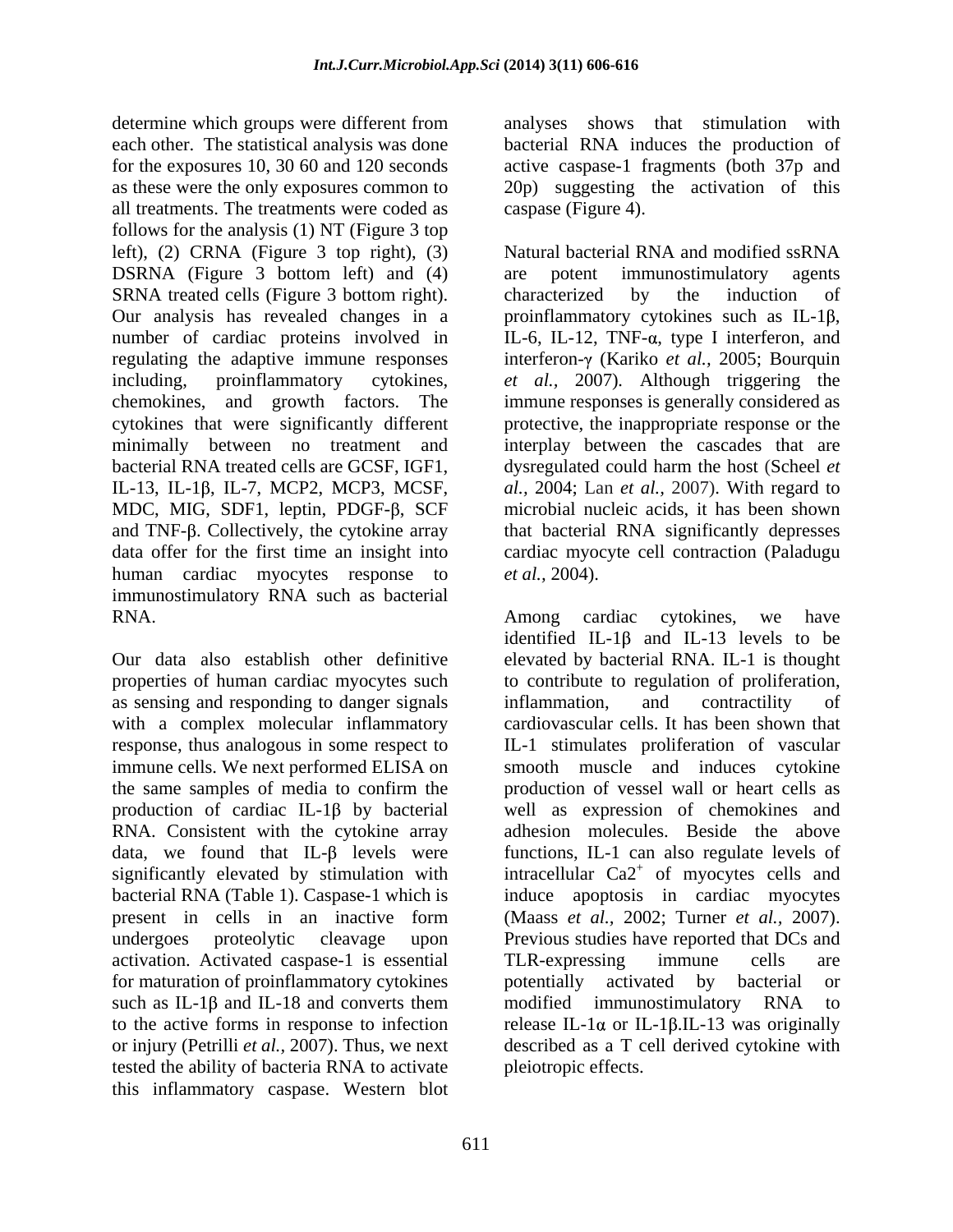Our analysis also revealed that stimulation growth factor receptor 1 (VEGFR1) and with bacterial RNA also modulates a VEGFR2 are the protype of gene family number of chemokines such as granulocyte encoding structurally related receptors and colony stimulating factor` (G-CSF), belongs to the receptor tyrosine kinase granulocyte chemotactic protein 2(GCP-2), (RTK) (Rahimi, 2006; Shibuya*,* 2006).In macrophage inflammatory protein (MIP)  $1-\alpha$ and MIP2-a. Chemokines constitute a large angiogenesis, recent data have suggested family of structurally related proteins that that the VEGF may modulate various play important roles in host defences against aspects of endothelial function leading to pathogens by regulating the leukocyte cardiac protection. Recent investigations signalling and differentiation (Van Damme have also shown that Flt1 is also implicated *et al.,* 1997; Singh *et al.,* 2004). The elimination of bacterial and viral pathogens Administration of microbial products such is accomplished primarily by the activity of professional phagocytes namely, the infection and sepsis resulted in atime neutrophils, monocytes, and macrophges dependent increase in VEGF concentrations which are critical components of innate immune responses (Quinton *et al.,* 2002; Schaefer *et al.,* 2004). Proinflammatory CSF), and INF- $\gamma$  have been shown to *et al.,* 2008). G-CSF, a haematopoietic

insulin-like growth factor (IGF) 1, platelet derived growth factor (PDGF)  $-\beta$ , vascular NFKB also involves the intrinsic cells factor (SCF) to be modulated by (receptor) pathway (Ghobrial et al., 2005). bacterial RNA. Cardiac myocytes contain Cells such as leukocytes, endothelial cells, differentiation (Su *et al.,* 2003; Lee *et al.,* adhesion molecules, matrix 2006). In agreement with previous metalloproteinases and iNO synthase. investigations, we suggest that the induction

addition to its central role in regulating in response to bacterial and viral products. as LPS in human and mouse models of (Yano *et al.,* 2006).

cytokines such as G-CSF, GM-CSF, bacterial RNA induces the transcriptional macrophage colony stimulatory factor (M- activity of NFKB, IRF1 and STAT1. upregulate the microbicidal activity in the PAMPs triggers a cascade of cellular ligands effecter cells of innate immunity (O'Mahony that culminates in the activation of NFKB growth factor initiates proliferation and and clearance of the infectious agent (Doyle differentiation of bone marrow precursor and O'Neill, 2006). The antiapoptotic cells into native neutrophil, can be produced functions of the NFKB family result from a in response to invading pathogens. direct interaction with tumor suppressor We also identified the growth factors expression of proapoptotic and antiapoptotic endothelial growth factor (VEGF) and stem (mitochondrial) pathway or the extrinsic receptor on their surfaces for both types cardiomyocytes, and fibroblasts therefore (IGF1-R and IGF2-R). The biologically respond to pro-inflammatory cytokines by relevant effects of IGF on cardiac cells are MF<sub>KB</sub> activation. This leads to or enhances wide including promotion of cell growth, expression of a host of genes, including inhibition of apoptosis, and induction of cell those encoding several cytokines, leukocyte 2006). In agreement with previous metalloproteinases and iNO synthase. of cardiac IGF1 might be implicated in inflammatory genes, it has lately been cardiac survival. Vascular endothelial indicated that the transcription factor isWe have demonstrated that stimulation with Recognition of microbial components by and leads to inflammatory gene expression proteins, such as p53, or an imbalance in proteins. The antiapoptotic function of  $NFKB$  also involves the intrinsic (receptor) pathway (Ghobrial *et al.*, 2005).<br>Cells such as leukocytes, endothelial cells, adhesion molecules, matrix metalloproteinases and iNO synthase. Although activation of  $N$ F $\kappa$ B induces pro-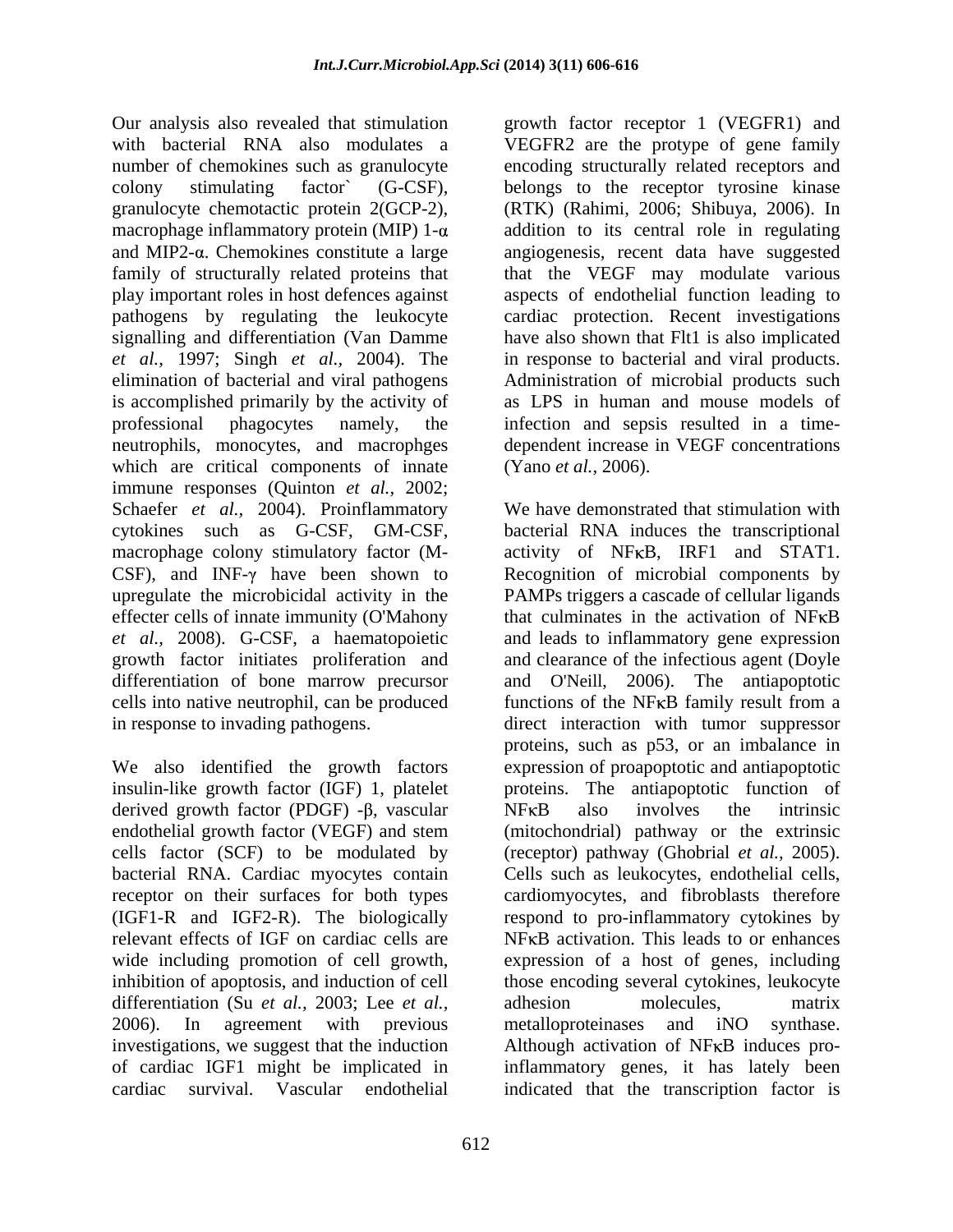involved in the signaling of endogenous transcription factor might play an essential myocardial protection evoked by ischemic preconditioning. Induction of cardiac NFKB response to pathogen-associated molecules and signaling of myocardial protection IRFs immunity, growth and proliferation, the IRF family have been shown to play an subsequent DNA binding, and IFNessential role in the regulated expression of at least four regulatory cis elements, namely, for NF<sub>K</sub>B and AP-1, respectively. We shown that lysosomal recognition of suggest that induction of cardiac IRF1 might bacterial RNA activates IRF1-TLR7 be involved in cardiac apoptotic response with several lines of evidence this al., 2009).

role in host defense.

2 with bacterial RNA suggests that this STATs are a family of transcription factors transcription factor may be involved in the plays central roles in regulating diverse are transcriptional mediators of IFN apoptosis, and tumorgenesis. signaling pathways that are involved in Phosphorylation of STATs at a conserved antiviral defense, immune response, and cell tyrosine near the COOH-terminus is growth regulation. Transcription factors of absolutely required for their dimerization, type I IFN genes, IFN-stimulated genes 1993). The induction of distinct sets of (ISGs), and other cytokines and chemokines transcription factors by bacterial RNA may (Taki, 2002; Honda *et al.,* 2006). The provide further insight into the mechanisms promoter region of the IFN- $\beta$  gene contains that innate immune system employs to the positive regulatory domains (PRDs) I, II, these observations may be useful for better III and IV. PRD I and PRDIII are the understanding of the strategies used by binding sites for IRF family members, pathogenic bacteria to escape immune whereas PRD II and PRD IV elements are surveillance. For example, it has recently induced by bacterial RNA and in agreement protective interferon response (Mancuso *et*  biological responses including cellular immunity, growth and proliferation, apoptosis, and tumorgenesis. subsequent DNA binding, and IFN dependent gene regulation (Shuai *et al.,* responds to bacterial infection. Moreover, shown that lysosomal recognition bacterial RNA activates IRF1-TLR7 dependent pathway with a robust, host *al.,* 2009).



**Figure.1** Transcription factors induction by bacterial RNA in human cardiac myocytes

Note: NFKB (left panel) and IRF (right panel) reporter experiments were performed by transfecting NF<sub>K</sub>B- and IRF-luciferase constructs with cardiac cells and stimulated with various RNA for 24 hrs as indicated. Cells treated with TNF- $\alpha$  at 20 ng/ml or 500 units/ml IFN- $\gamma$  for 24 hrs were used as positive controls for reporter studies.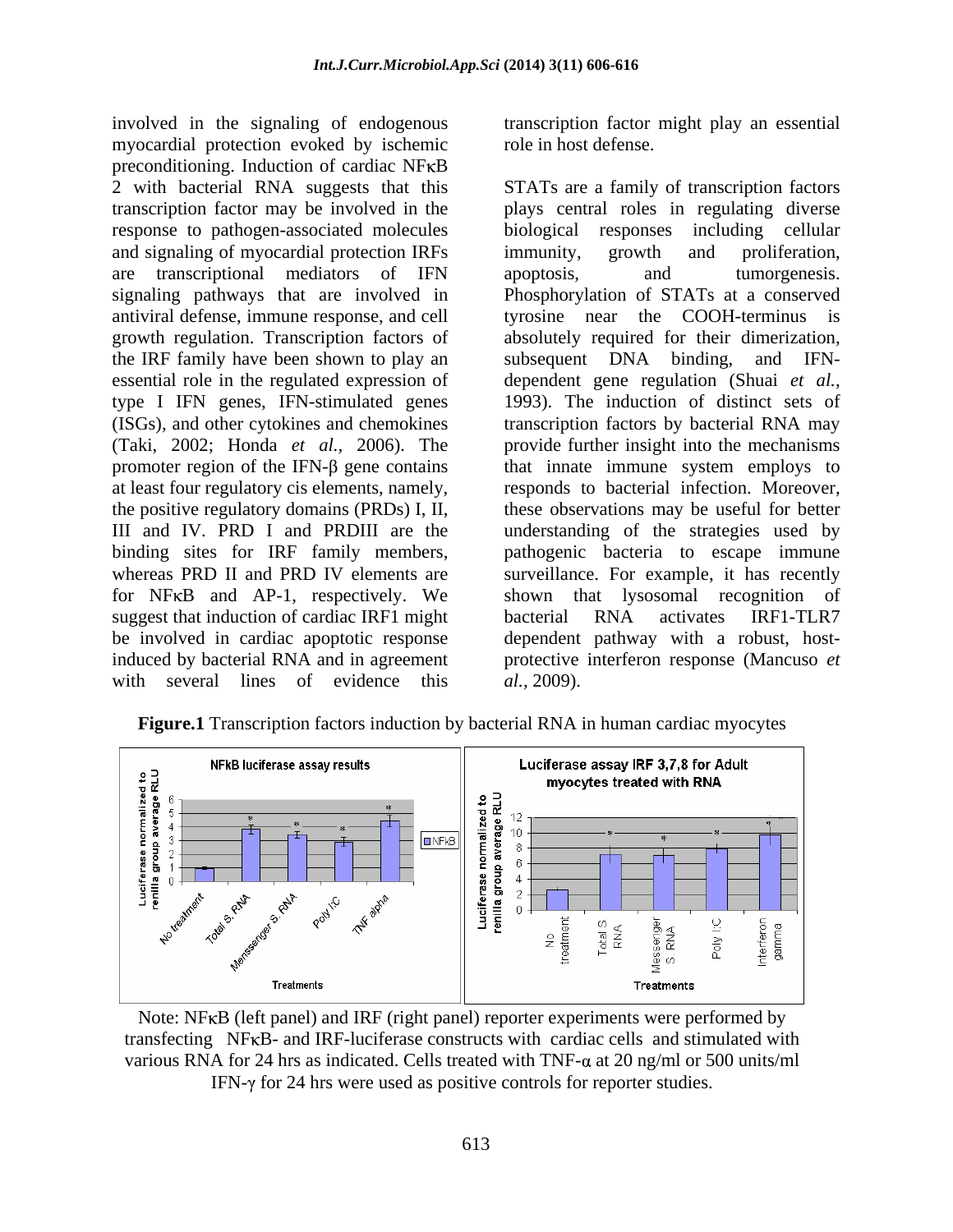

**Figure.2** Bacterial RNA activates transcription factors NF<sub>K</sub>B, IRF1, and STAT1

Note: EMSAs were performed on protein extracts prepared from cardiac myocytes treated with or without bacterial RNA. Transcriptional activities were determined by EMSA with  $P<sup>32</sup>$ ATP-labeled PRDII regulatory elements specific for NFKB (left panel), hexamer regulatory elements for IRF (middle panel), or GAS regulatory elements for STATs (right panel). The transcription factors were identified by incubating extracts of cardiac cells treated with poly I:C with p65 antibody for NFKB, IRF1 antibody for IRF1 supershift, and STAT1 antibody for STAT1. NT: nontreated cells, ERNA: total RNA isolated from *E. coli*, and dERNA is total RNA isolated from *E. coli* and digested with RNase. Poly I:C was used as positive control for induction of these transcription factors.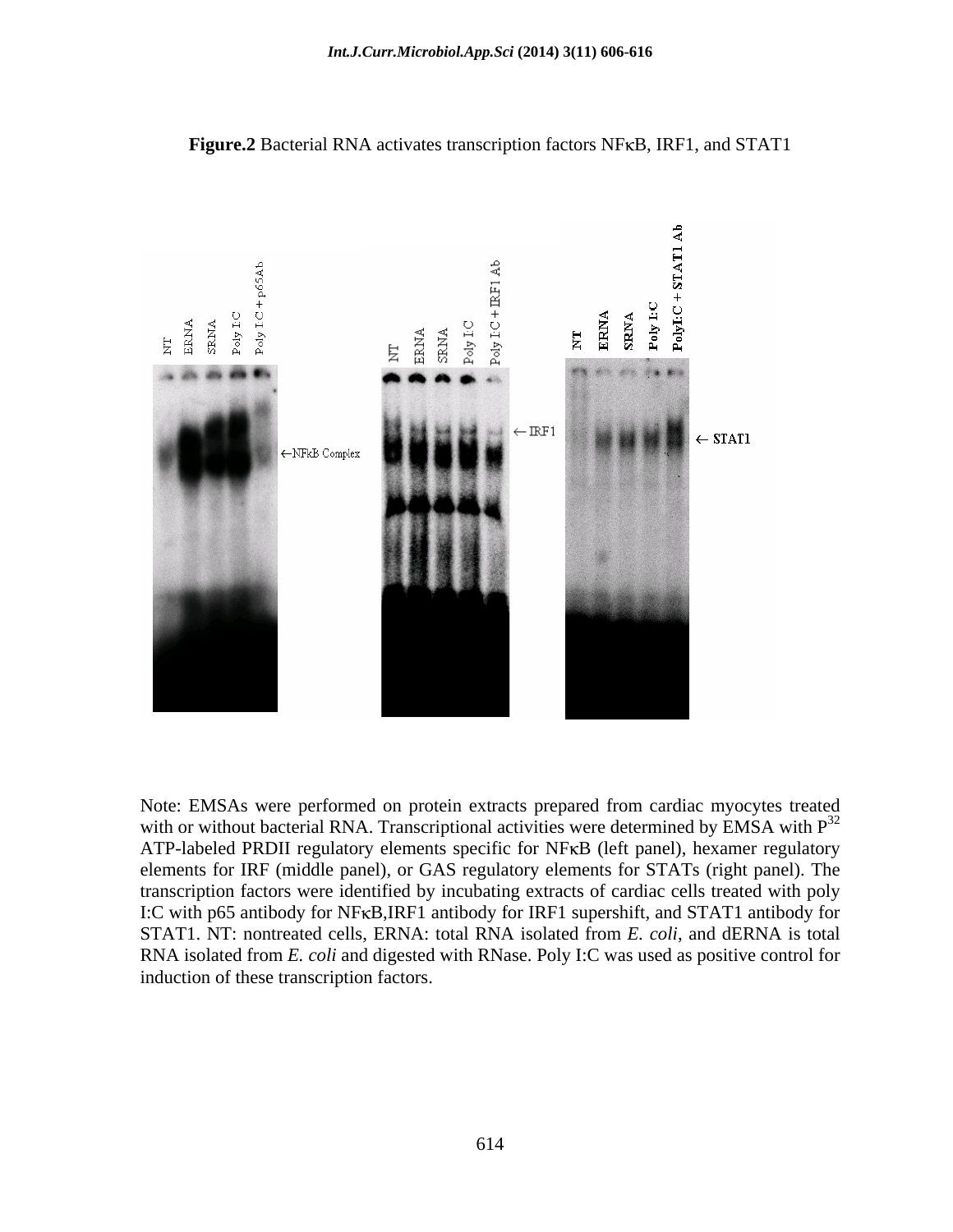|        |                        |                             | No Treatment      |        |        |        |        |        |   |  |  |  |  |  |  |  | Cardiac Myocyte RNA |              |  |                |  |  |  |  |  |  |  |  |
|--------|------------------------|-----------------------------|-------------------|--------|--------|--------|--------|--------|---|--|--|--|--|--|--|--|---------------------|--------------|--|----------------|--|--|--|--|--|--|--|--|
|        |                        |                             |                   |        |        |        |        |        |   |  |  |  |  |  |  |  |                     |              |  |                |  |  |  |  |  |  |  |  |
|        |                        |                             |                   |        |        |        |        |        |   |  |  |  |  |  |  |  |                     |              |  |                |  |  |  |  |  |  |  |  |
|        |                        |                             |                   |        |        |        |        |        |   |  |  |  |  |  |  |  |                     |              |  |                |  |  |  |  |  |  |  |  |
|        |                        |                             |                   |        |        |        |        |        |   |  |  |  |  |  |  |  |                     |              |  |                |  |  |  |  |  |  |  |  |
|        |                        |                             |                   |        |        |        |        |        | ٠ |  |  |  |  |  |  |  |                     |              |  |                |  |  |  |  |  |  |  |  |
|        |                        |                             |                   |        |        |        |        |        | ٠ |  |  |  |  |  |  |  |                     |              |  |                |  |  |  |  |  |  |  |  |
|        |                        |                             |                   |        |        |        |        |        |   |  |  |  |  |  |  |  |                     |              |  |                |  |  |  |  |  |  |  |  |
|        |                        |                             |                   |        |        |        |        |        |   |  |  |  |  |  |  |  |                     |              |  | $\blacksquare$ |  |  |  |  |  |  |  |  |
|        |                        | RNase-digested S.aureus RNA |                   |        |        |        |        |        |   |  |  |  |  |  |  |  |                     | S.aureus RNA |  |                |  |  |  |  |  |  |  |  |
|        |                        |                             |                   |        |        |        |        |        |   |  |  |  |  |  |  |  |                     |              |  |                |  |  |  |  |  |  |  |  |
|        |                        |                             |                   |        |        |        |        |        |   |  |  |  |  |  |  |  |                     |              |  |                |  |  |  |  |  |  |  |  |
|        |                        |                             |                   |        |        |        |        |        |   |  |  |  |  |  |  |  |                     |              |  |                |  |  |  |  |  |  |  |  |
|        |                        |                             |                   |        |        |        |        |        |   |  |  |  |  |  |  |  |                     |              |  |                |  |  |  |  |  |  |  |  |
|        |                        |                             |                   |        |        |        |        |        |   |  |  |  |  |  |  |  |                     |              |  |                |  |  |  |  |  |  |  |  |
|        |                        |                             |                   |        |        |        |        |        |   |  |  |  |  |  |  |  |                     |              |  |                |  |  |  |  |  |  |  |  |
|        |                        |                             |                   |        |        |        |        |        |   |  |  |  |  |  |  |  |                     |              |  |                |  |  |  |  |  |  |  |  |
| $\sim$ | <b>College College</b> | <b>College</b>              | <b>Contractor</b> | $\sim$ | $\sim$ | $\sim$ | $\sim$ | $\sim$ |   |  |  |  |  |  |  |  |                     |              |  |                |  |  |  |  |  |  |  |  |

#### **Figure.3** Modulation of cardiac myocytes cytokines by RNA

Note: The human cytokine antibody arrays 3 membranes were probed with 1 ml serum free conditioned media derived from cells stimulated with various RNA as indicated or left untreated (top left membrane). The signals were detected from the membranes by chemiluminescence exposures. These data are representative of separate repeated experiments

| Hours                  | $\mathbf{X}$<br>$\cdots$ | <b>ERNA</b>   | <b>SRNA</b>   | Poly I: C     |
|------------------------|--------------------------|---------------|---------------|---------------|
| $1^{\circ}$<br>$\perp$ | $7.2$ pg/ml              | $35.6*$ pg/m  | $35.4*$ pg/ml | $15.6*$ pg/ml |
|                        | $\sim$<br>14.0 pg/ml     | 49.2* $pg/ml$ | $37.0*$ pg/ml | $39.6*$ pg/ml |

**Table.1** Bacterial RNA stimulates the production of IL-1 $\beta$ 

Note: Human adult cardiac myocytes were incubated in medium alone (NT), or stimulated with 100 μg/ml of *E.coli* RNA (ERNA), *S.aureus* RNA (SRNA) or dsRNA (poly I:C) for 12 h and 24 h. Culture media were collected and subjected to ELISA assay. Data represented in this table are the average of three separate experiments repeated with the same conditions. Star represents the samples were statistically significant ( $p < 0.001$ ) when compared to their respective control (NT).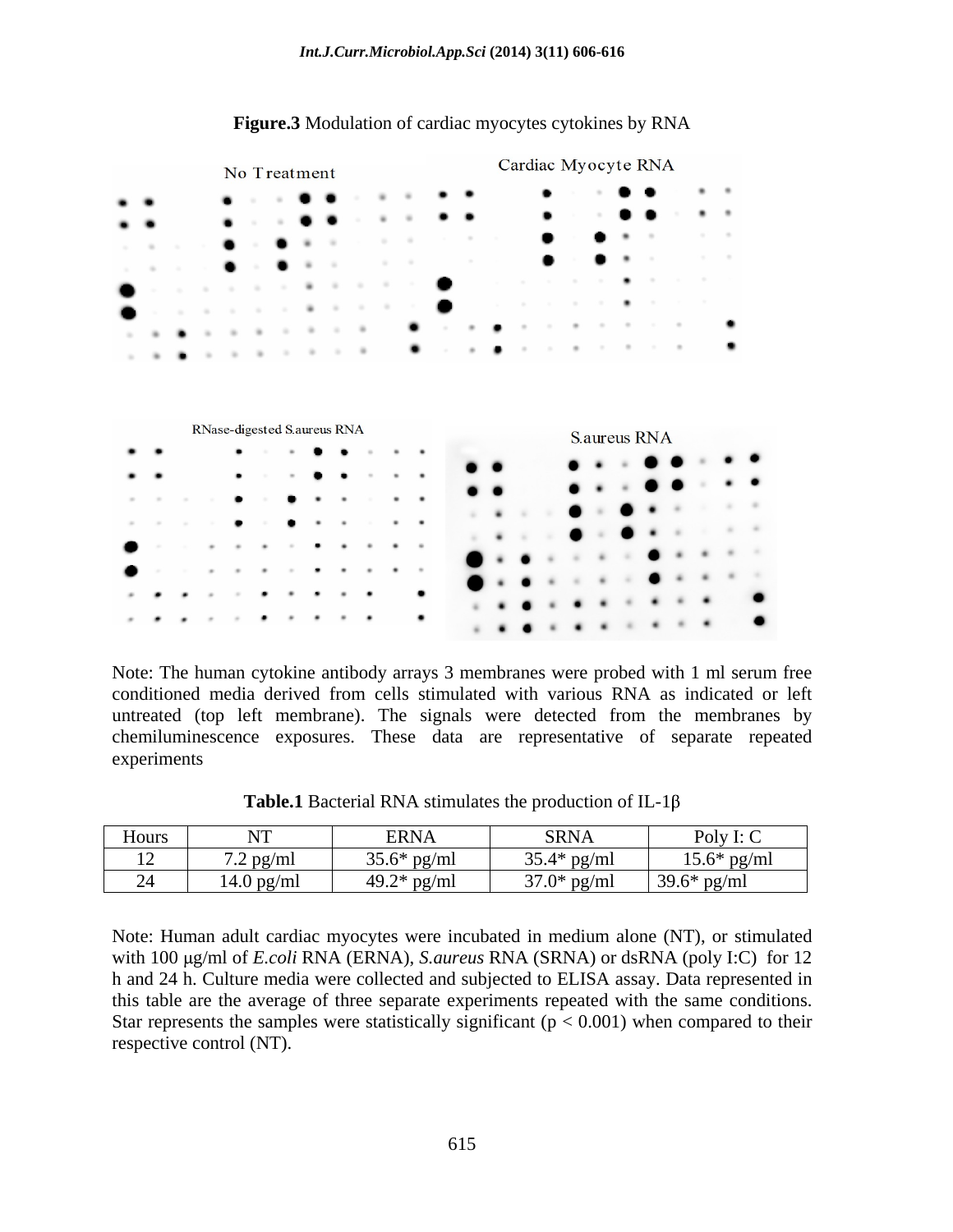

**Figure.4** Bacterial RNA induces cleavage of caspase-1

Note: Protein extracts from cardiac myocytes challenged with 100 µg/ml RNA for 24 h were resolved on PAGE/SDS and subjected to Western blotting using antibodies to caspase-1. NT: nontreated cells, ERNA: cells challenged with *E. coli* RNA, SRNA: *S. aureus* RNA, and poly I:C used as a positive control. The caspase-1 and its cleaved fragments are indicated.

- $85: 85-95.$  1529.
- Alexopoulou, L., Kontoyiannis, D. 2005. *Cell Mol. Life Sci., 62: 1349-1358.*
- Bourquin, C., Schmidt, L., Hornung, V., Sandholzer, N., Schreiber, S., Voelkl,
- Boyd, J.H., Mathur, S., Wang, Y., Bateman, R.M., Walley, K.R. 2006.
- 
- Doyle, S.L., O'Neill, L.A. 2006. *Biochem.*
- Frantz, S., Ertl, G., Bauersachs, J. 2007.
- Frantz, S., Kobzik, L., Kim, Y.D., Fukazawa, R., Medzhitov, R., Lee, R. T., Kelly, R.A. 1999. *J. Clin. Invest.,*
- 2005. *CA Cancer. J. Clin.,* 55: 178
- 

**References** Ampenberger, F., Kirschning, C., Akira, S., Lipford, G., Wagner, H., Akira, S., Hemmi, H. 2003. *Immunol. Lett.*  1529.

- Honda, K., Takaoka, A., Taniguchi, T. 2006. *Immunity*, 25: 349-60.
- Wurzenberger, C., Anz, D., Brzozka, K., Jung, A., Kato, H., A., Hartmann, G., Endres, S. 2007. *Blood,* 109: 2953 2960. Hartmann, G. 2006. *Science,* 314: Hornung, V., Ellegast, J., Kim, S., Poeck, H., Akira, S., Conzelmann, K.K., Schlee, M., Endres, 994 997.
- *Cardiovasc. Res.,* 72: 384 393. Malapel, M., Amer, A., Park, J.H., Deane, J.A., Bolland, S. 2006. *J.*  Franchi, L., Whitfield, J., Barchet, *Immunol.*, 177: 6573–6578. W., Colonna, M., Vandenabeele, P., *Pharmacol.,* 72; 1102 1113. Akira, S., Nunez, G. 2006. *Nature,* References<br>
Akira, S., Lipford, G., Wagner, H., Aixar, S., Lipford, G., Wagner, H., Ampen, S., Hemmi, H., 2003.<br>
Hexapoidou, L., Kontoyiannis, D. 2005.<br>
Honda, K., Takaoka, A., Taniguchi, T.<br>
Horston, L., Kontoyiannis, D. Kanneganti, T.D., Ozoren, N., Body- Bertin, J., Coyle, A., Grant, E.P., 440: 233–236.
	- *Nat. Clin. Pract. Cardiovasc. Med.,* Kariko, K., Buckstein, M., Ni, H., 4: 444 454. Weissman, D. 2005. *Immunity,* 23: 165–175
		- Kawai, T., Akira, S. 2007. *Semin. Immunol.,* 19: 24–32.
- 104: 271 280. Kumar, A., Kumar, A., Michael, P., Ghobrial, I.M., Witzig, T.E., Adjei, A.A. 194. 2005. *J. Biol. Chem.,* 280: 42619 Brabant, D., Parissenti, A.M., Ramana, C.V., Xu, X., Parrillo, J.E. 42626.